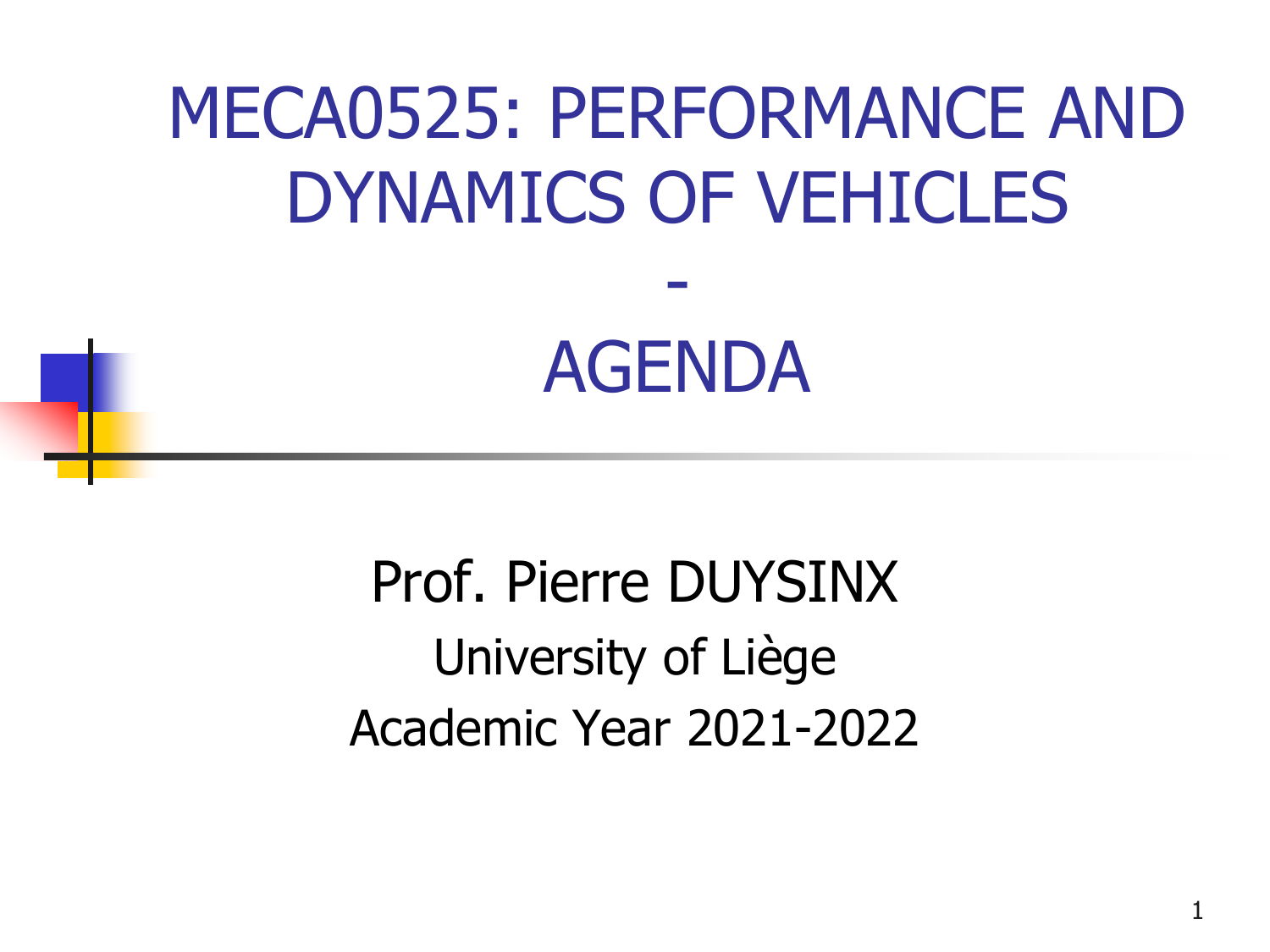### MECA0525 Vehicle Performance - Agenda

| Tuesday 08/02 | Introduction. Conventions / Longitudinal equilibrium<br>Performance 1: Characterization of propulsion systems (ICE<br>and e-motors)                               |
|---------------|-------------------------------------------------------------------------------------------------------------------------------------------------------------------|
| Tuesday 15/02 | Performance 2: Tractive forces<br>Performance 2: Road loads                                                                                                       |
| Tuesday 22/02 | Performance 3: Max speed, gradeability, acceleration<br>Exercises 1: Road loads, max speed, max slope, acceleration<br><b>HW1 Performance simulation (MATLAB)</b> |
| Tuesday 01/03 | <b>MARDI GRAS</b><br><b>LAB: CHASSIS DYNAMOMETER</b>                                                                                                              |
| Tuesday 08/03 | Performance 4: Energy consumption and emissions<br><b>Exercises 2: Energy consumption</b><br>HW2 Computer project: Energy consumption simulation<br>(MATLAB)      |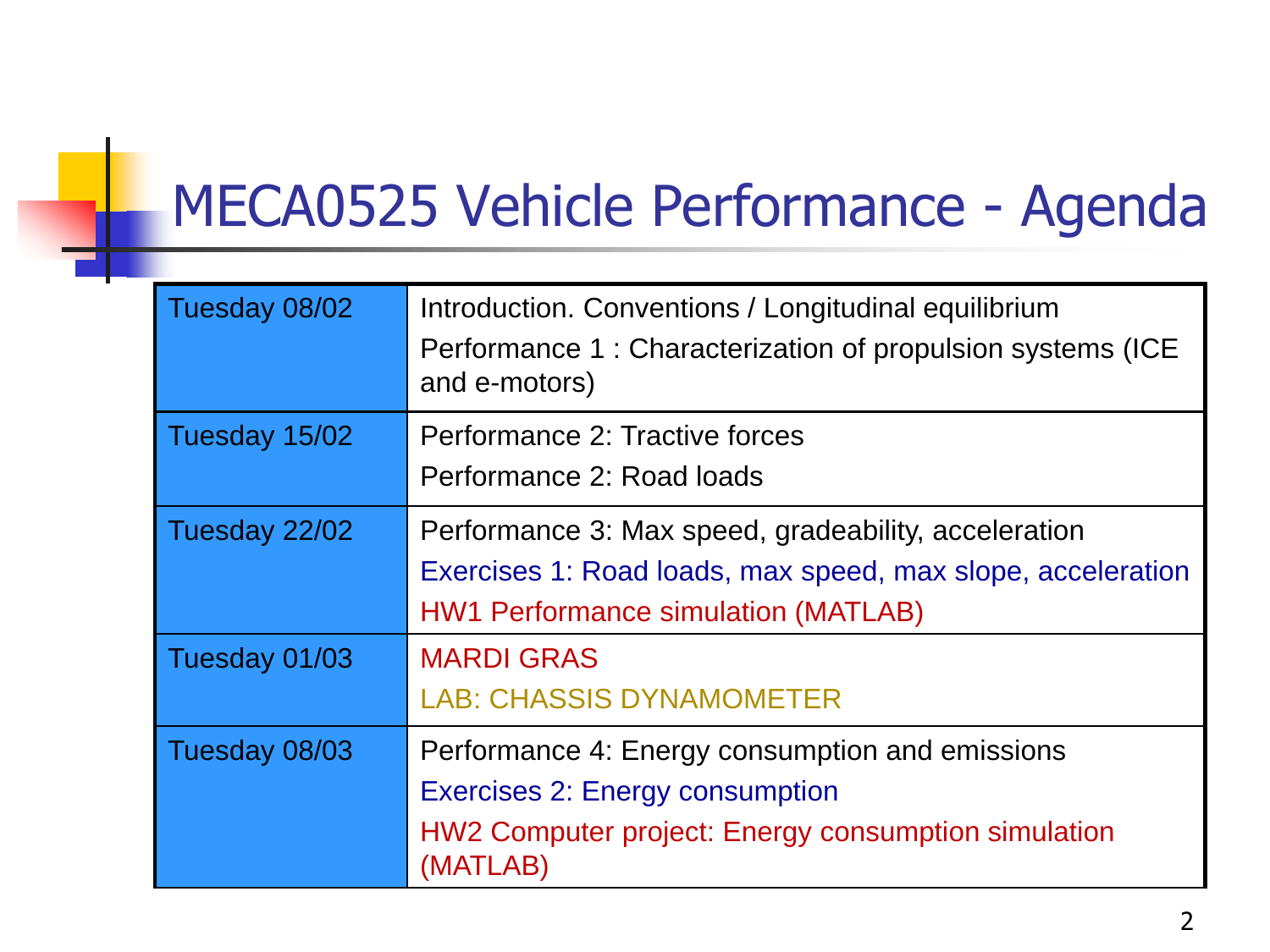#### MECA0525 Vehicle Performance - Agenda

| Tuesday 15/03  | Performance 5: Braking                                    |
|----------------|-----------------------------------------------------------|
|                | Seminar 1: Real life consumption by M. Belhabib (FORD)    |
| Tuesday 22/03  | Tire Mechanics 1 (construction and longitudinal behavior) |
| Tuesday 29/03  | Tire mechanics 2 & 3 (lateral behavior & combined)        |
|                | Exercises 3: Tire performance                             |
| Tuesday 05/04  | <b>EASTERN BREAK</b>                                      |
|                |                                                           |
| Tuesday 12/04  | <b>EASTERN BREAK</b>                                      |
|                |                                                           |
| Thursday 19/04 | Vehicle dynamics: steady state cornering                  |
|                | Exercises 4: Understeer gradient                          |
|                | HW3.a: SST Vehicle dynamics                               |